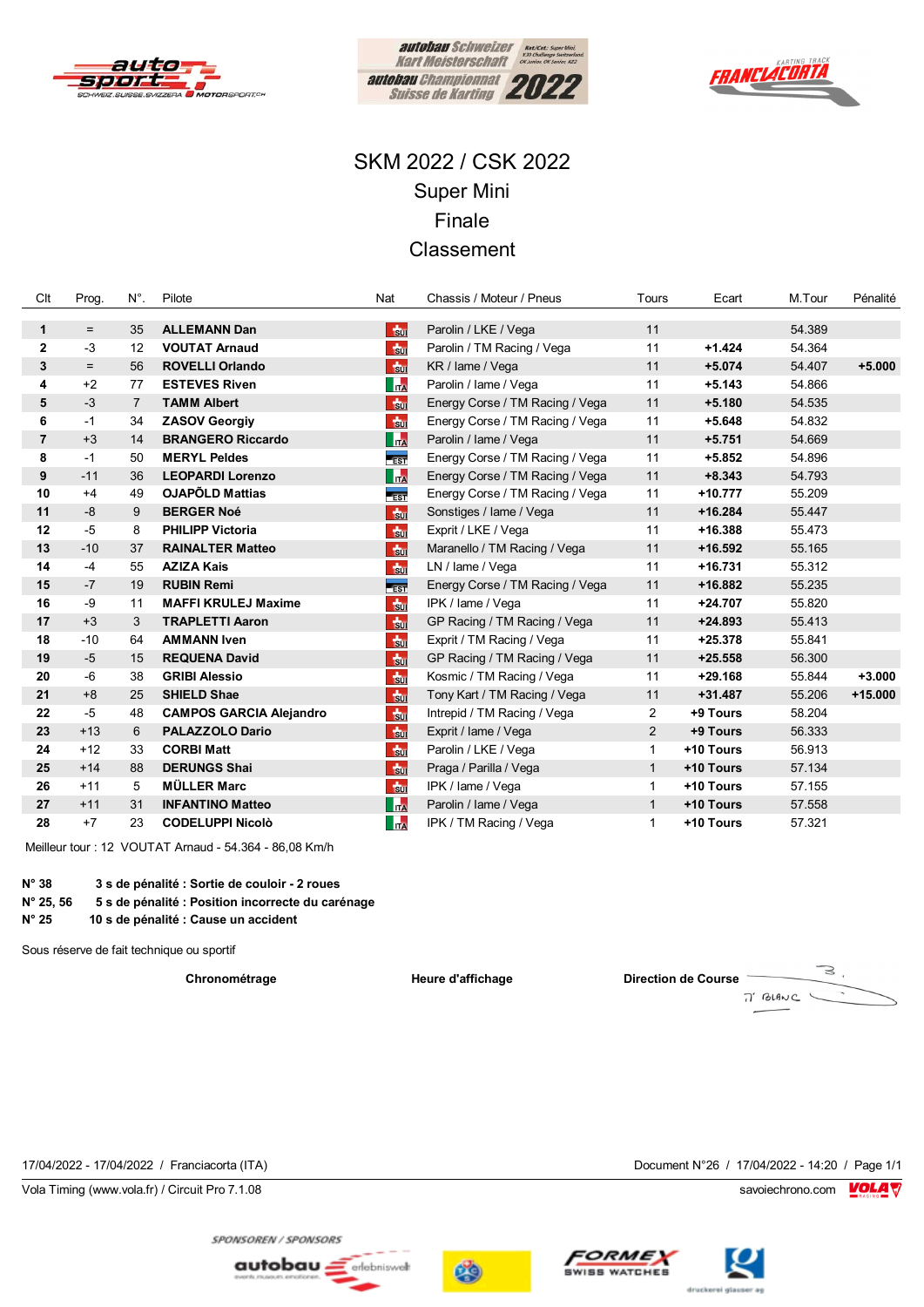





# SKM 2022 / CSK 2022 Super Mini Finale Historique

| N°. | Tour           | Temps                  |
|-----|----------------|------------------------|
|     |                |                        |
| 8   |                | <b>TRAPLETTI Aaron</b> |
| 3   |                |                        |
|     |                | <b>START</b>           |
| 3   |                |                        |
| 3   | 1              | 57.151                 |
| 3   | 2              | 1:00.264               |
| 3   | 3              | 1:02.615               |
| 3   | $\overline{4}$ | 55.744                 |
| 3   | 5              | 55.601                 |
| 3   | 6              | 55.462                 |
| 3   | 7              | 55.413                 |
| 3   | 8              | 55.658                 |
| 3   | 9              | 55.486                 |
| 3   | 10             | 56.349                 |
|     |                | <b>FINISH</b>          |
| 3   | 11             | 56.190                 |
|     |                |                        |

| $N^{\circ}$ .  | Tour           | Temps         |  |
|----------------|----------------|---------------|--|
|                |                |               |  |
| 7              | 2              | 54.796        |  |
| 7              | 3              | 54.992        |  |
| 7              | 4              | 54.535        |  |
| 7              | 5              | 55.066        |  |
| 7              | 6              | 55.059        |  |
| 7              | $\overline{7}$ | 55.231        |  |
| $\overline{7}$ | 8              | 55.375        |  |
| 7              | 9              | 54.757        |  |
| $\overline{7}$ | 10             | 55.346        |  |
|                |                | <b>FINISH</b> |  |
| 7              | 11             | 54.683        |  |
|                |                |               |  |

### 8 PHILIPP Victoria

| 8 |                |               |        |
|---|----------------|---------------|--------|
|   |                | <b>START</b>  |        |
| 8 |                |               |        |
| 8 | 1              |               | 58.585 |
| 8 | $\overline{2}$ |               | 57.356 |
| 8 | 3              |               | 55.795 |
| 8 | 4              |               | 55.962 |
| 8 | 5              |               | 55.492 |
| 8 | 6              |               | 55.488 |
| 8 | 7              |               | 55.473 |
| 8 | 8              |               | 55.778 |
| 8 | 9              |               | 55.603 |
| 8 | 10             |               | 55.507 |
|   |                | <b>FINISH</b> |        |
| 8 | 11             |               | 56.007 |

9 BERGER Noé

**START** 

 1 **58.023** 2 **57.142** 3 **56.091** 4 56.160 5 **55.654** 6 **55.514** 7 **55.447**

#### 6 PALAZZOLO Dario

**START** 

 1 **57.155** FINISH

5 MÜLLER Marc

| 6 |               |               |
|---|---------------|---------------|
|   |               | <b>START</b>  |
| 6 |               |               |
| 6 |               | 56.333        |
| 6 | $\mathcal{P}$ | 1:03.460      |
|   |               | <b>FINISH</b> |

#### 7 TAMM Albert

|  | <b>START</b> |        |
|--|--------------|--------|
|  |              |        |
|  |              | 56.755 |

17/04/2022 - 17/04/2022 / Franciacorta (ITA) 17/04/2022 - 14:22 / Page 1/3

Vola Timing (www.vola.fr) / Circuit Pro 7.1.08 savoiechrono.com **VOLA V** 

 8 55.625 9 55.471 10 55.664 FINISH 11 55.968 11 MAFFI KRULEJ Maxime

N°. Tour Temps

| 11 |                |               |
|----|----------------|---------------|
|    |                | <b>START</b>  |
| 11 |                |               |
| 11 | 1              | 58.733        |
| 11 | $\overline{2}$ | 59.293        |
| 11 | 3              | 56.306        |
| 11 | 4              | 56.442        |
| 11 | 5              | 56.332        |
| 11 | 6              | 55.820        |
| 11 | 7              | 55.868        |
| 11 | 8              | 56.497        |
| 11 | 9              | 56.439        |
| 11 | 10             | 56.596        |
|    |                | <b>FINISH</b> |
| 11 | 11             | 56.361        |

## 12 VOUTAT Arnaud

| 12 |                |               |        |
|----|----------------|---------------|--------|
|    |                | <b>START</b>  |        |
| 12 |                |               |        |
| 12 | 1              |               | 55.111 |
| 12 | $\overline{2}$ |               | 54.364 |
| 12 | 3              |               | 54.935 |
| 12 | 4              |               | 54.680 |
| 12 | 5              |               | 54.540 |
| 12 | 6              |               | 54.594 |
| 12 | 7              |               | 54.600 |
| 12 | 8              |               | 54.828 |
| 12 | 9              |               | 55.105 |
| 12 | 10             |               | 55.113 |
|    |                | <b>FINISH</b> |        |
| 12 | 11             |               | 55.319 |
|    |                |               |        |

| N°. | Tour           | Temps                |
|-----|----------------|----------------------|
|     |                |                      |
|     |                | 14 BRANGERO Riccardo |
| 14  |                |                      |
|     |                | <b>START</b>         |
| 14  |                |                      |
| 14  | 1              | 56.659               |
| 14  | $\overline{2}$ | 54.976               |
| 14  | 3              | 55.141               |
| 14  | 4              | 54.669               |
| 14  | 5              | 55.128               |
| 14  | 6              | 55.109               |
| 14  | 7              | 55.133               |
| 14  | 8              | 55.315               |
| 14  | 9              | 54.813               |
| 14  | 10             | 55.539               |
|     |                | <b>FINISH</b>        |
| 14  | 11             | 54.853               |

### 15 REQUENA David

| 15 |                |               |        |
|----|----------------|---------------|--------|
|    |                | <b>START</b>  |        |
| 15 |                |               |        |
| 15 | 1              |               | 57.850 |
| 15 | $\overline{2}$ |               | 58.486 |
| 15 | 3              |               | 56.574 |
| 15 | 4              |               | 56.799 |
| 15 | 5              |               | 56.300 |
| 15 | 6              |               | 56.365 |
| 15 | 7              |               | 56.311 |
| 15 | 8              |               | 56.560 |
| 15 | 9              |               | 56.455 |
| 15 | 10             |               | 57.020 |
|    |                | <b>FINISH</b> |        |
| 15 | 11             |               | 56.862 |
|    |                |               |        |

### 19 RUBIN Remi

| 19 |              |        |
|----|--------------|--------|
|    | <b>START</b> |        |
| 19 |              |        |
| 19 |              | 58,499 |

SPONSOREN / SPONSORS



T





autobau <u>=</u> erlebniswelt

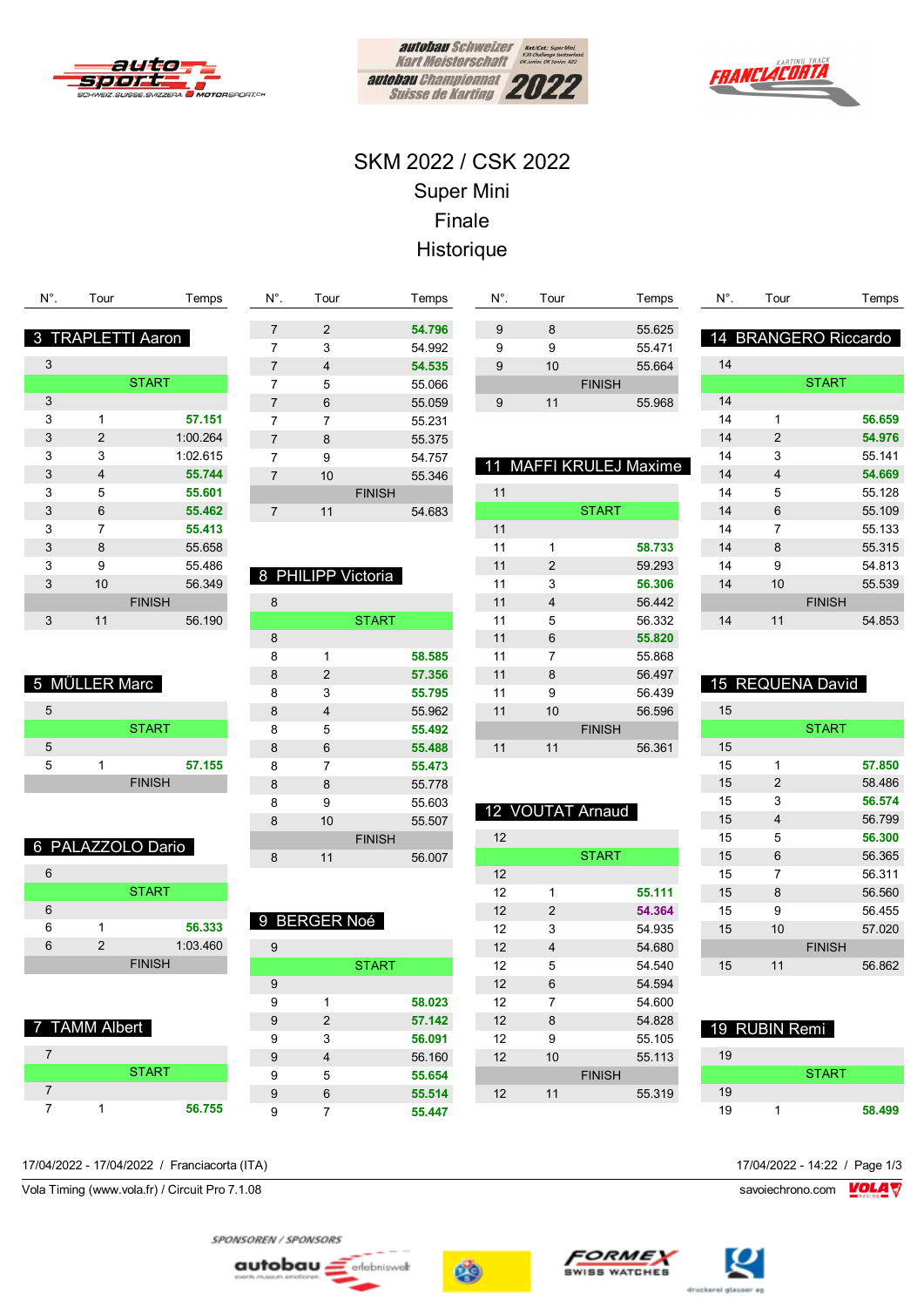





#### SKM 2022 / CSK 2022

Super Mini

Finale

Historique

| $N^{\circ}$ . | Tour | Temps         |
|---------------|------|---------------|
|               |      |               |
| 19            | 2    | 58.935        |
| 19            | 3    | 55.741        |
| 19            | 4    | 55.736        |
| 19            | 5    | 55.255        |
| 19            | 6    | 55.235        |
| 19            | 7    | 55.236        |
| 19            | 8    | 55.447        |
| 19            | 9    | 56.159        |
| 19            | 10   | 55.381        |
|               |      | <b>FINISH</b> |
| 19            | 11   | 55.475        |
|               |      |               |

|    | 23 CODELUPPI Nicolò |
|----|---------------------|
| 23 |                     |
|    | <b>START</b>        |
|    |                     |

```
23
23 1 57.321
       FINISH
```
### 25 SHIELD Shae

|    |                | <b>START</b>  |
|----|----------------|---------------|
| 25 |                |               |
| 25 | 1              | 57.194        |
| 25 | $\overline{2}$ | 1:00.432      |
| 25 | 3              | 56.298        |
| 25 | 4              | 55.676        |
| 25 | 5              | 55.386        |
| 25 | 6              | 55.249        |
| 25 | $\overline{7}$ | 55.206        |
| 25 | 8              | 55.453        |
| 25 | 9              | 55.847        |
| 25 | 10             | 55.225        |
|    |                | <b>FINISH</b> |
| 25 | 11             | 55.672        |

|    |  | 31 INFANTINO Matteo |        |
|----|--|---------------------|--------|
| 31 |  |                     |        |
|    |  | <b>START</b>        |        |
| 31 |  |                     |        |
| 31 |  |                     | 57.558 |
|    |  | <b>FINISH</b>       |        |
|    |  |                     |        |

|    | 33 CORBI Matt |  |
|----|---------------|--|
| 33 |               |  |

|    | <b>START</b>  |        |
|----|---------------|--------|
| 33 |               |        |
| 33 |               | 56.913 |
|    | <b>FINISH</b> |        |
|    |               |        |

N°. Tour Temps

### 34 ZASOV Georgiy

| 34 |                |               |        |
|----|----------------|---------------|--------|
|    |                | <b>START</b>  |        |
| 34 |                |               |        |
| 34 | 1              |               | 55.694 |
| 34 | $\overline{2}$ |               | 55.080 |
| 34 | 3              |               | 54.954 |
| 34 | 4              |               | 55.169 |
| 34 | 5              |               | 55.448 |
| 34 | 6              |               | 55.231 |
| 34 | 7              |               | 55.032 |
| 34 | 8              |               | 55.526 |
| 34 | 9              |               | 54.832 |
| 34 | 10             |               | 55.448 |
|    |                | <b>FINISH</b> |        |
| 34 | 11             |               | 54.909 |
|    |                |               |        |

# 35 ALLEMANN Dan

|    |                | <b>START</b>  |        |
|----|----------------|---------------|--------|
| 35 |                |               |        |
| 35 | 1              |               | 55.191 |
| 35 | 2              |               | 54.389 |
| 35 | 3              |               | 54.942 |
| 35 | $\overline{4}$ |               | 54.677 |
| 35 | 5              |               | 54.532 |
| 35 | 6              |               | 54.604 |
| 35 | 7              |               | 54.488 |
| 35 | 8              |               | 54.521 |
| 35 | 9              |               | 54.624 |
| 35 | 10             |               | 54.598 |
|    |                | <b>FINISH</b> |        |
| 35 | 11             |               | 55.371 |

| 8 |    |               | 36 LEOPARDI Lorenzo |
|---|----|---------------|---------------------|
|   | 36 |               |                     |
|   |    |               | <b>START</b>        |
|   | 36 |               |                     |
|   | 36 |               | 57.790              |
|   | 36 | $\mathcal{P}$ | 55.764              |
|   | 36 |               | 54.793              |

| N°. | Tour |               | Temps  |  |
|-----|------|---------------|--------|--|
|     |      |               |        |  |
| 36  | 4    |               | 55.111 |  |
| 36  | 5    |               | 55.151 |  |
| 36  | 6    |               | 55.314 |  |
| 36  | 7    |               | 54.954 |  |
| 36  | 8    |               | 55.063 |  |
| 36  | 9    |               | 54.998 |  |
| 36  | 10   |               | 55.088 |  |
|     |      | <b>FINISH</b> |        |  |
| 36  | 11   |               | 55.072 |  |
|     |      |               |        |  |

37 RAINALTER Matteo

**START** 

38 GRIBI Alessio

**START** 

### N°. Tour Temps **START**  1 **58.256** 2 **58.204** FINISH

### 49 OJAPÕLD Mattias

| 49 |               |               |        |
|----|---------------|---------------|--------|
|    |               | <b>START</b>  |        |
| 49 |               |               |        |
| 49 | 1             |               | 57.125 |
| 49 | $\mathcal{P}$ |               | 56.703 |
| 49 | 3             |               | 55.600 |
| 49 | 4             |               | 55.415 |
| 49 | 5             |               | 55.273 |
| 49 | 6             |               | 55.306 |
| 49 | 7             |               | 55.265 |
| 49 | 8             |               | 55.261 |
| 49 | 9             |               | 55.209 |
| 49 | 10            |               | 55.404 |
|    |               | <b>FINISH</b> |        |
| 49 | 11            |               | 55.719 |
|    |               |               |        |

## 50 MERYL Peldes

| 50 |    |               |        |
|----|----|---------------|--------|
|    |    | <b>START</b>  |        |
| 50 |    |               |        |
| 50 | 1  |               | 55.888 |
| 50 | 2  |               | 54.904 |
| 50 | 3  |               | 54.970 |
| 50 | 4  |               | 55.122 |
| 50 | 5  |               | 55.590 |
| 50 | 6  |               | 55.156 |
| 50 | 7  |               | 55.342 |
| 50 | 8  |               | 55.243 |
| 50 | 9  |               | 54.954 |
| 50 | 10 |               | 55.383 |
|    |    | <b>FINISH</b> |        |
| 50 | 11 |               | 54.896 |

|    |    | <b>FINISH</b>            |    | 55  AZIZA Kais |              |  |
|----|----|--------------------------|----|----------------|--------------|--|
| 38 | 11 | 57.307                   |    |                |              |  |
|    |    |                          | 55 |                |              |  |
|    |    |                          |    |                | <b>START</b> |  |
|    |    |                          | 55 |                |              |  |
|    |    | 48 CAMPOS GARCIA Alejand |    |                |              |  |

| 55 | 58.279                                       |
|----|----------------------------------------------|
|    |                                              |
|    | $\blacksquare$ 17/04/2022 - 14:22 / Page 2/3 |

1 **57.710**

### SPONSOREN / SPONSORS

Vola Timing (www.vola.fr) / Circuit Pro 7.1.08 savoiechrono.com VOLA V 17/04/2022 - 17/04/2022 / Franciacorta (ITA)

| FORME -       |
|---------------|
| SWISS WATCHES |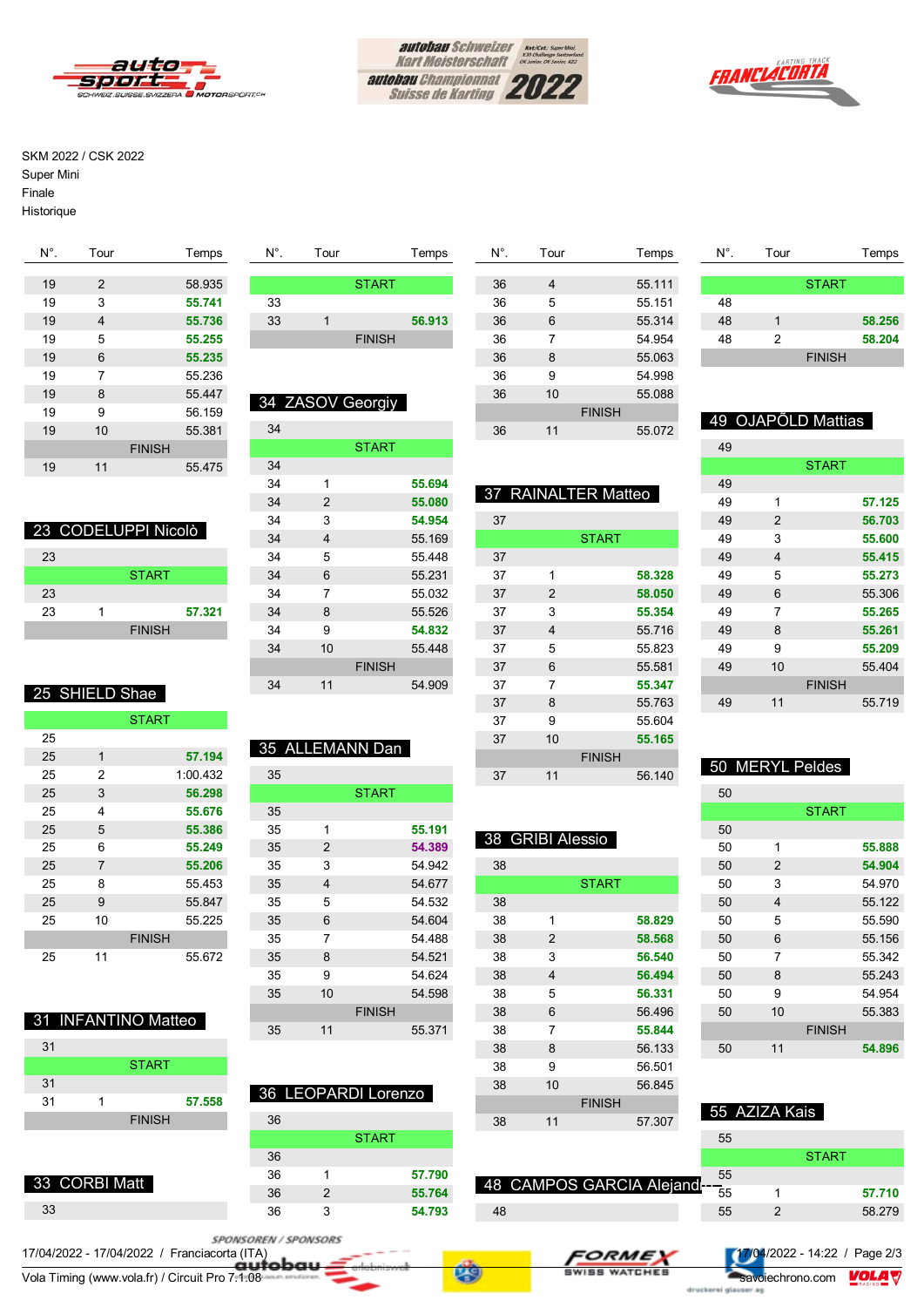







#### SKM 2022 / CSK 2022

Super Mini

Finale

Historique

| $N^{\circ}$ . | Tour |               | Temps  | $N^{\circ}$ . | Tour           |              | Temps  |
|---------------|------|---------------|--------|---------------|----------------|--------------|--------|
|               |      |               |        |               |                |              |        |
| 55            | 3    |               | 55.829 |               |                | <b>START</b> |        |
| 55            | 4    |               | 56.534 | 77            |                |              |        |
| 55            | 5    |               | 55.619 | 77            | 1              |              | 55.775 |
| 55            | 6    |               | 55.393 | 77            | 2              |              | 54.866 |
| 55            | 7    |               | 55.312 | 77            | 3              |              | 54.974 |
| 55            | 8    |               | 55.675 | 77            | 4              |              | 55.116 |
| 55            | 9    |               | 56.348 | 77            | 5              |              | 55.541 |
| 55            | 10   |               | 55.479 | 77            | 6              |              | 55.016 |
|               |      | <b>FINISH</b> |        | 77            | $\overline{7}$ |              | 55.182 |
| 55            | 11   |               | 55.411 | 77            | 8              |              | 55.029 |
|               |      |               |        | 77            | 9              |              | 55.206 |
|               |      |               |        | 77            | 10             |              | 54.964 |

### 56 ROVELLI Orlando

| 56 |    |               |        |
|----|----|---------------|--------|
|    |    | <b>START</b>  |        |
| 56 |    |               |        |
| 56 | 1  |               | 55.053 |
| 56 | 2  |               | 54.614 |
| 56 | 3  |               | 54.900 |
| 56 | 4  |               | 54.676 |
| 56 | 5  |               | 54.593 |
| 56 | 6  |               | 54.562 |
| 56 | 7  |               | 54.407 |
| 56 | 8  |               | 54.524 |
| 56 | 9  |               | 54.623 |
| 56 | 10 |               | 54.596 |
|    |    | <b>FINISH</b> |        |
| 56 | 11 |               | 55.383 |

| 88 DERUNGS Shai |  |
|-----------------|--|
|                 |  |

| 88 |               |        |
|----|---------------|--------|
|    | <b>START</b>  |        |
| 88 |               |        |
| 88 |               | 57.134 |
|    | <b>FINISH</b> |        |

FINISH 11 55.170

### 64 AMMANN Iven

| 64 |    |               |        |
|----|----|---------------|--------|
|    |    | <b>START</b>  |        |
| 64 |    |               |        |
| 64 | 1  |               | 58.839 |
| 64 | 2  |               | 59.052 |
| 64 | 3  |               | 56.448 |
| 64 | 4  |               | 55.906 |
| 64 | 5  |               | 56.318 |
| 64 | 6  |               | 56.384 |
| 64 | 7  |               | 55.841 |
| 64 | 8  |               | 56.133 |
| 64 | 9  |               | 56.499 |
| 64 | 10 |               | 56.834 |
|    |    | <b>FINISH</b> |        |
| 64 | 11 |               | 56.473 |

### 77 ESTEVES Riven